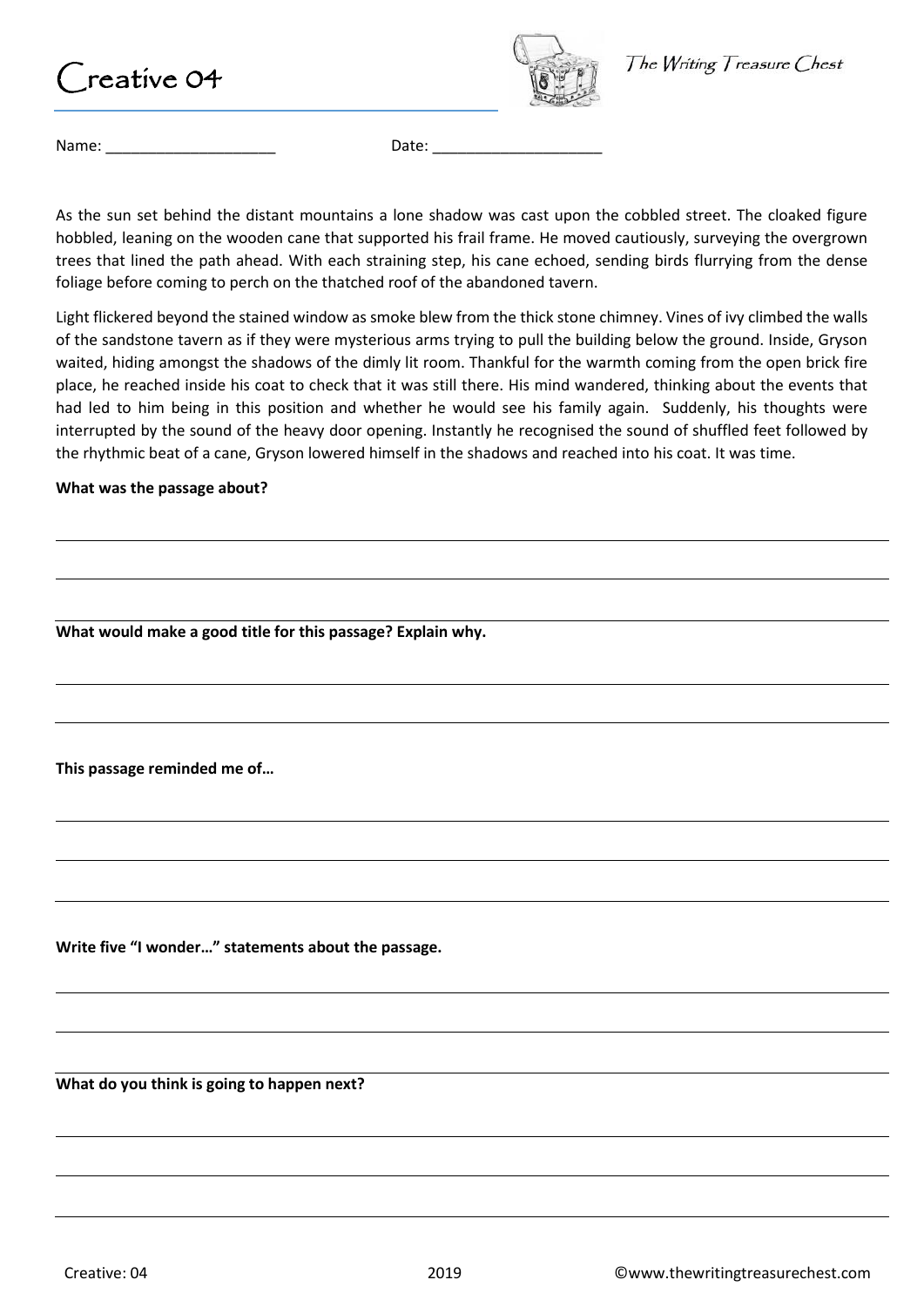



The Writing Treasure Chest

Name: \_\_\_\_\_\_\_\_\_\_\_\_\_\_\_\_\_\_\_\_ Date: \_\_\_\_\_\_\_\_\_\_\_\_\_\_\_\_\_\_\_\_

**Draw three images from the passage.**

**Where is this story set? Why do you think this?** (use information from the text and your ideas)

What is in Gryson's coat? Why do you think this? (use information from the text and your ideas)

Who is arriving at the tavern? Why do you think this? (use information from the text and your ideas)

How does Gryson feel? Why do you think this? (use information from the text and your ideas)

**Will Gryson see his family again? Why do you think this?** (use information from the text and your ideas)

## **Writing Task – maximum 1 page**

Write the next two paragraphs of this text. Make sure the story remains incomplete to keep the reader guessing.